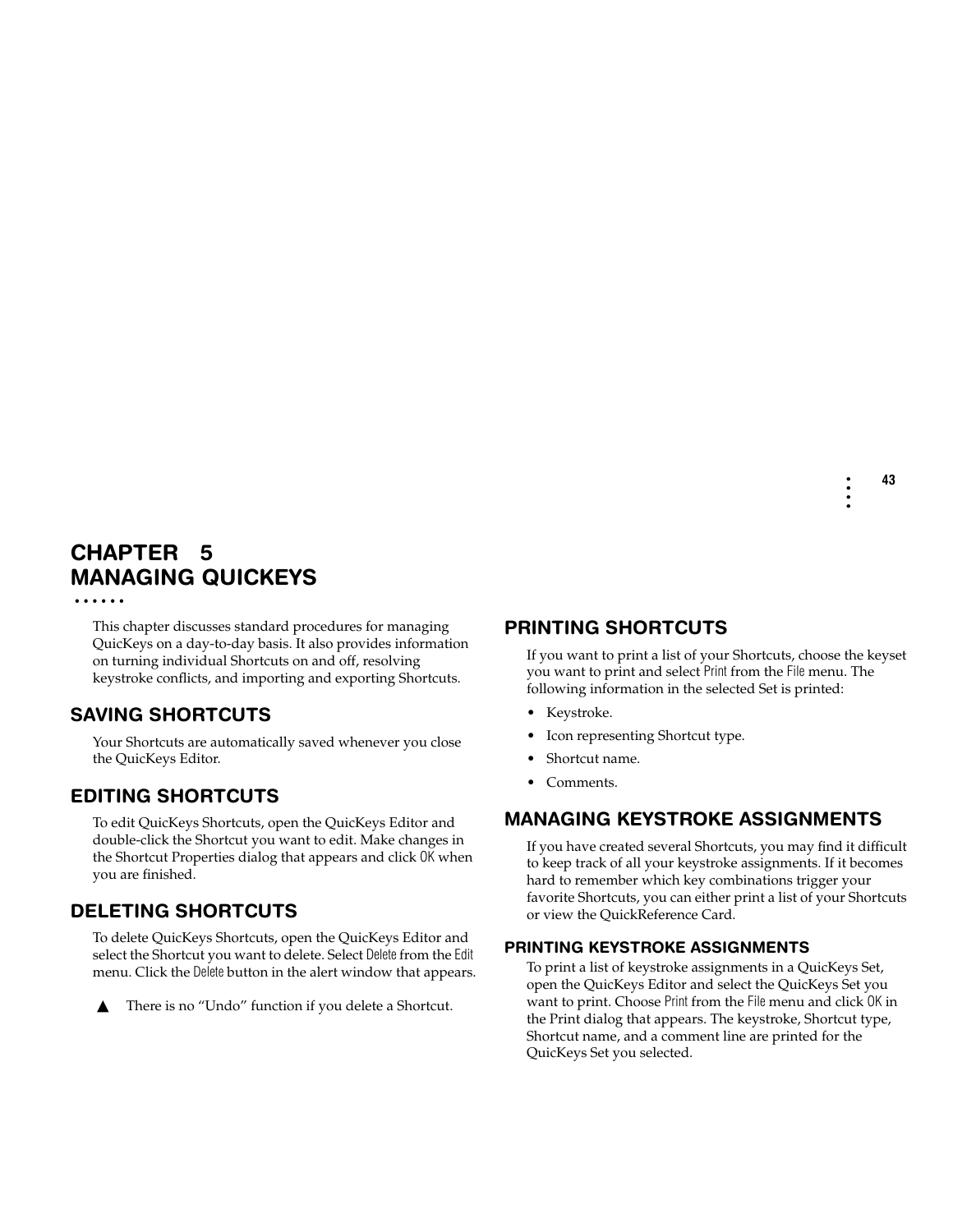• • • •

### **VIEWING THE QUICKREFERENCE CARD**

QuicKeys provides another solution to "keystroke overload" with the QuickReference Card. The QuickReference Card is a modal window that displays QuicKeys Shortcuts and their corresponding keystroke assignments for your Universal and active applications Sets. You can trigger Shortcuts by clicking them in the QuickReference Card, or you can simply use the QuickReference Card to view the Shortcuts you have created.



**Figure 61:** The QuickReference Card.

By default, the QuickReference Card can be opened by selecting QuickReference Card from the QuicKeys menu or by pressing Option+Control+Space. The QuickReference Card closes when you press the OK button or when you click a Shortcut listed in the QuickReference Card window.

You can choose which QuicKeys Shortcuts appear in the QuickReference Card using the filtering toolbar at the bottom of the QuickReference Card window. Each button on the toolbar represents a type of QuicKeys plug-in. By default, *all*  plug-ins display in the QuickReference Card.

- Click Show all to display all the Shortcuts.
- Click on one of the filter buttons to display only the Shortcuts represented by that button.
- Press the Shift key down and click multiple filter buttons to display multiple Shortcut types. A black outline highlights the selected plug-ins in the filter.
- Click the arrow button to scroll through the QuickReference Card.

## **CLEARING KEYSTROKE ASSIGNMENTS**

There are three areas where you can delete your keystroke assignment for a particular Shortcut: from the QuicKeys Editor Keysets tab and from the Shortcut Properties dialog.

- To delete a keystroke assignment from the QuicKeys Editor Keysets tab, click in the Keystroke column and press the Delete key on your keyboard. The keystroke cell becomes blank.
- To delete a keystroke assignment from the Shortcut Properties dialog, position your cursor in the keystroke box of the Shortcut Properties dialog and press the Delete key on your keyboard. The keystroke is replaced by the word "unassigned" to indicate that the Shortcut no longer has a keystroke trigger assigned to it.
- Select the Shortcut in the QuicKeys Editor and select Undefine from the Edit menu.

## **RESOLVING KEYSTROKE CONFLICTS**

Keystroke conflicts occur when a keystroke in one QuicKeys Shortcut Set conflicts with a keystroke in another QuicKeys Set. Conflicts can also occur between QuicKeys keystrokes and keystrokes that are built into another application. For example, let's say the F5 keystroke is assigned to two different QuicKeys Shortcuts. One keystroke opens Photoshop and is part of the Universal Set. The other keystroke changes the layout of a document and can only be triggered in a specific database application. What happens when you press F5?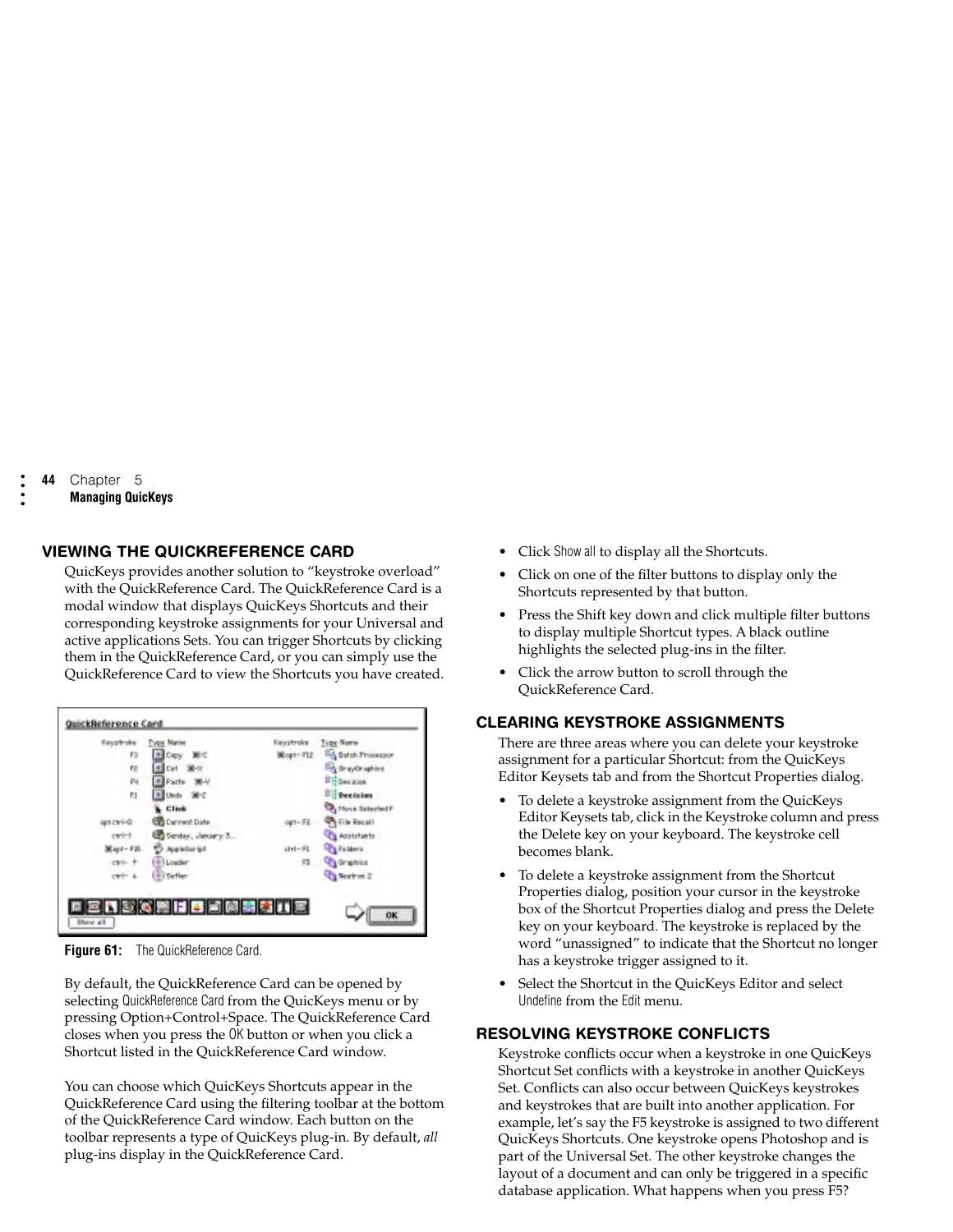QuicKeys follows specific rules of priority to resolve keystroke conflicts. When the same keystroke is used for several different tasks, the resulting Shortcut depends upon where the keystroke falls in the following hierarchy:

- A. Application-specific keystrokes
- B. Universal keystrokes
- C. Keystrokes defined within a particular application

Applying this information to the above example, if the database program is the active application, F5 formats a database document. If the database program is *not* the active program, F5 starts Photoshop.

If you don't want to change assigned keystrokes to avoid these conflicts, you can either use the QuicKeys Specials plug-in to turn your keystrokes on and off for a brief period of time or you can substitute QuicKeys keystrokes for the keystrokes that are built into the applications you use.

## **Turning Off Keystroke Assignments**

If keystroke conflicts only occur in applications you seldom use, the best way to avoid them is to turn your QuicKeys keystrokes on and off using the Specials plug-in. This feature enables you to briefly disable a QuicKeys keystroke while you work in an application that uses conflicting keystrokes.

For example, you may want to disable QuicKeys keystrokes while working in Microsoft Excel if Excel uses Command+I to insert cells, but you have directed QuicKeys to use Command+I to change selected text to italics in your Universal Set.

 When you are finished working in the application, you can turn QuicKeys keystrokes back on. See page 111 for more information.

## **Reassigning Built-in Application Keystrokes**

If keystroke conflicts occur in applications you use on a daily basis, you need to change either the keystroke that you assigned with QuicKeys or the keystroke your applications use. You can change your QuicKeys keystrokes simply by opening the QuicKeys Editor, positioning your cursor in the Keystroke column and pressing a different keystroke when you see the blinking cursor.

To change your built-in application keystrokes, you can use the Alias Keystroke Shortcut. See page 95 for more information.

# **WORKING WITH QUICKEYS SETS**

You can specify the range of operation for a particular QuicKeys Shortcut by choosing a QuicKeys Set. These Sets make it easier to manage QuicKeys because they enable you to categorize your Shortcuts. You can place a Shortcut in the Universal Set so it can be triggered at any time, or you can make a Shortcut application-specific so it only works in a selected application.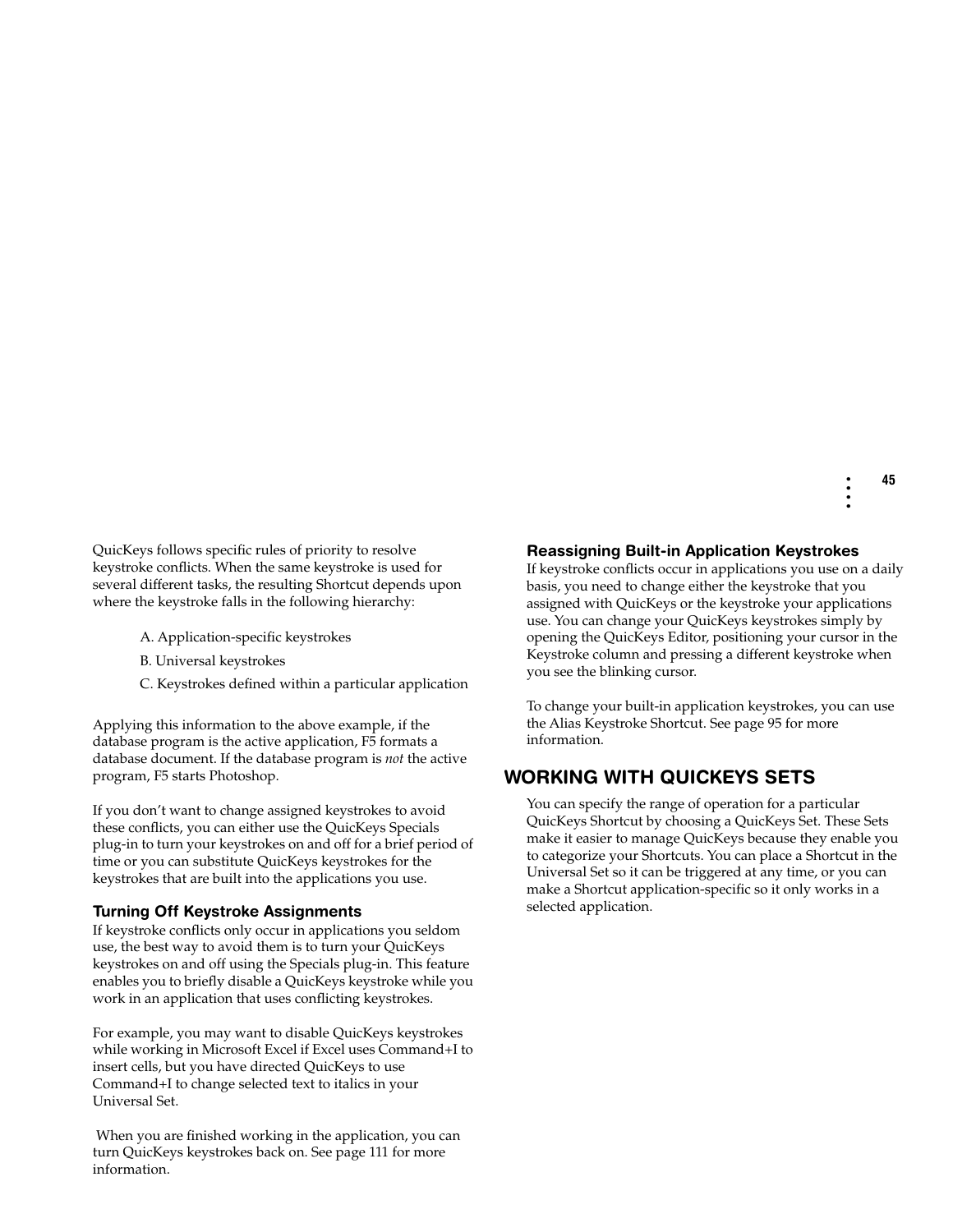|                                                                                                            |   | QuicKeys |                         |   | 日日                |
|------------------------------------------------------------------------------------------------------------|---|----------|-------------------------|---|-------------------|
| <b>File Edit Create Options</b>                                                                            |   |          |                         |   |                   |
| Keysets \/ Toolbars                                                                                        |   | HP YDB A |                         |   | C QuicKeys        |
| · Liniversal<br>Set:<br>Fromethier S.S PriverPC<br><b>Type:</b><br>Adube Photoshop® 5.0<br>Fatch 5.0.3     | ш |          | Keystrake               |   | OGD<br>a<br>۰     |
| ■図句<br>A→A→<br>Finder<br>Quickleus Backgrounder<br><b>Quickleys Markett</b><br>Æ<br>Adabe@ Page Haker@ 6.D |   |          |                         | ٠ |                   |
| 黄白<br>Apple Events<br>AssieScript<br>œ,<br>Assistants                                                      |   |          | Mapt-F26<br>441 (61-32) |   |                   |
| 靍<br><b>Bytch Processor</b><br>m<br><b>Build</b>                                                           |   |          | <b>Maple-F32</b><br>第一  |   |                   |
| Change mail gaer<br>T Ehria T                                                                              |   |          |                         | b |                   |
| C Close All Appli<br>CM<br>s.<br>Collegee window                                                           |   |          | Mapr=E<br><b>MAIN-7</b> |   | o<br>٠            |
| $b$ is for                                                                                                 |   |          |                         |   | <b>Ario Braka</b> |

**Figure 62:** Choose which Set you want a particular Shortcut to belong to using the Set pop-up menu.

When you open the QuicKeys Editor, you can choose to view three different kinds of Sets: Active Sets, Inactive Sets, and Custom Sets.

## **ACTIVE SETS**

There are only two active Sets at any one time in QuicKeys: the Universal Set and the current application Set. Shortcuts can only be triggered if they are in an active Set. On a Mac, the active application is denoted by a checkmark in the application menu. In QuicKeys, the active application is displayed in the Sets pop-up menu of the QuicKeys Editor. Shortcuts listed in an application Set can only be triggered when the application is frontmost on the desktop. For example, if the Finder is the active application, only Universal and Finder-specific shortcuts can be triggered.

## **Selecting the Universal Set**

Use the Universal Set when you want to be able to trigger a Shortcut at any time, regardless of what application you are in or whether or not the Finder is active.

### **INACTIVE SETS**

Inactive Sets include all QuicKeys Sets that reside in your Keysets folder, with the exception of the active application Set and the Universal Set.

## **Selecting an Application Set**

There are two different application Sets: an active application Set and a standard application Set. The active application Set enables you to assign Shortcuts to the application that is active on your desktop. The standard application Set enables you to choose which application Set you want to view. The application list contains:

- Applications that currently have QuicKeys Shortcuts assigned to them.
- Applications that are currently launched.
- The Finder.

## **CUSTOM SETS**

Sets that are not stored in the Keysets folder are called Custom Sets. To open custom Sets, you must select Open Set from the File menu and navigate to the location of the Set.

## **Creating a Custom QuicKeys Set**

You can create custom QuicKeys Sets for applications, such as computer games. For example, if you are an avid fan of computer games, you may find that you cannot interrupt a game to make a QuicKeys Shortcut. If this occurs, you can "trick" the game by creating a custom QuicKeys Set.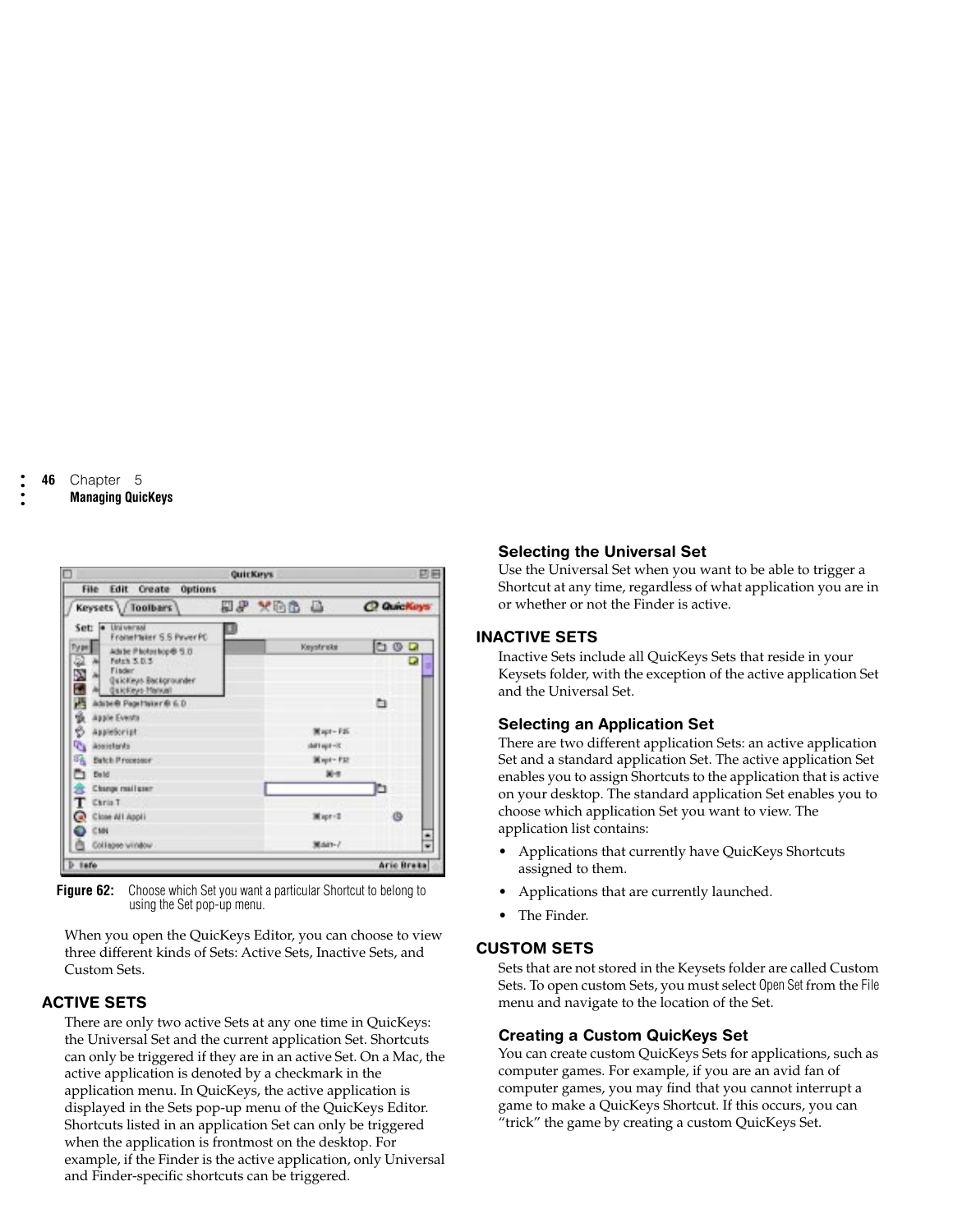#### **To create a custom QuicKeys Set:**

- 1. Open the QuicKeys Editor.
- 2. Select New Set from the File menu.
- 3. Type a name for your custom Set. If you are using the Shortcuts for a game, the name of your custom Set must match the name of the game you are trying to automate with QuicKeys.
- 4. Choose to store the Set in the Keysets folder. The Keysets folder is located in the :System Folder:Preferences:QuicKeys Folder: on your startup disk.
- 5. Click Save to save your Set to the Keysets folder. The QuicKeys Editor appears with the name of your new Set displayed in the Sets pop-up menu.
- 6. Add Shortcuts to your custom Set.

The next time you open the computer game, it automatically recognizes the Shortcuts you have assigned to it using QuicKeys.

#### **Opening Custom QuicKeys Sets**

To open a custom QuicKeys Set:

- 1. Open the QuicKeys Editor.
- 2. Select Open Set from the QuicKeys Editor File menu.
- 3. Navigate to the custom QuicKeys Set you want to display and click Open. The selected Set appears in the QuicKeys Editor.

#### **Saving Sets**

To save a custom QuicKeys Set, select Save from the File menu.

#### **CHANGING SET ASSIGNMENTS**

To change Set assignments, use the cut, copy, and paste options to remove Shortcuts from one Set and add them to another Set.

#### **CLOSING SETS**

To close a custom QuicKeys Set so it no longer appears in the QuicKeys Editor, select a Set from the Set pop-up menu and choose Close Set from the File menu.

## **HIDING QUICKEYS**

When you click outside of the QuicKeys Editor, the Editor window is replaced by a small, boxed QuicKeys logo called the QuicKeys palette. When you click on the QuicKeys palette, the QuicKeys Editor reappears. This functionality enables you to "hide" the QuicKeys Editor without closing it.



**Figure 63:** The QuicKeys palette appears when you click outside the QuicKeys Editor.

## **CUSTOMIZING QUICKEYS**

There are several different ways to customize QuicKeys. You can make changes in the Configure QuicKeys dialog, set QuickReference Card preferences, disable/enable QuicKeys plug-ins, install third-party plug-ins, and sort your Shortcut list.

#### **SETTING QUICKEYS OPTIONS**

You can customize what you see when you run QuicKeys by selecting or clearing options in the Configure QuicKeys dialog.

**47**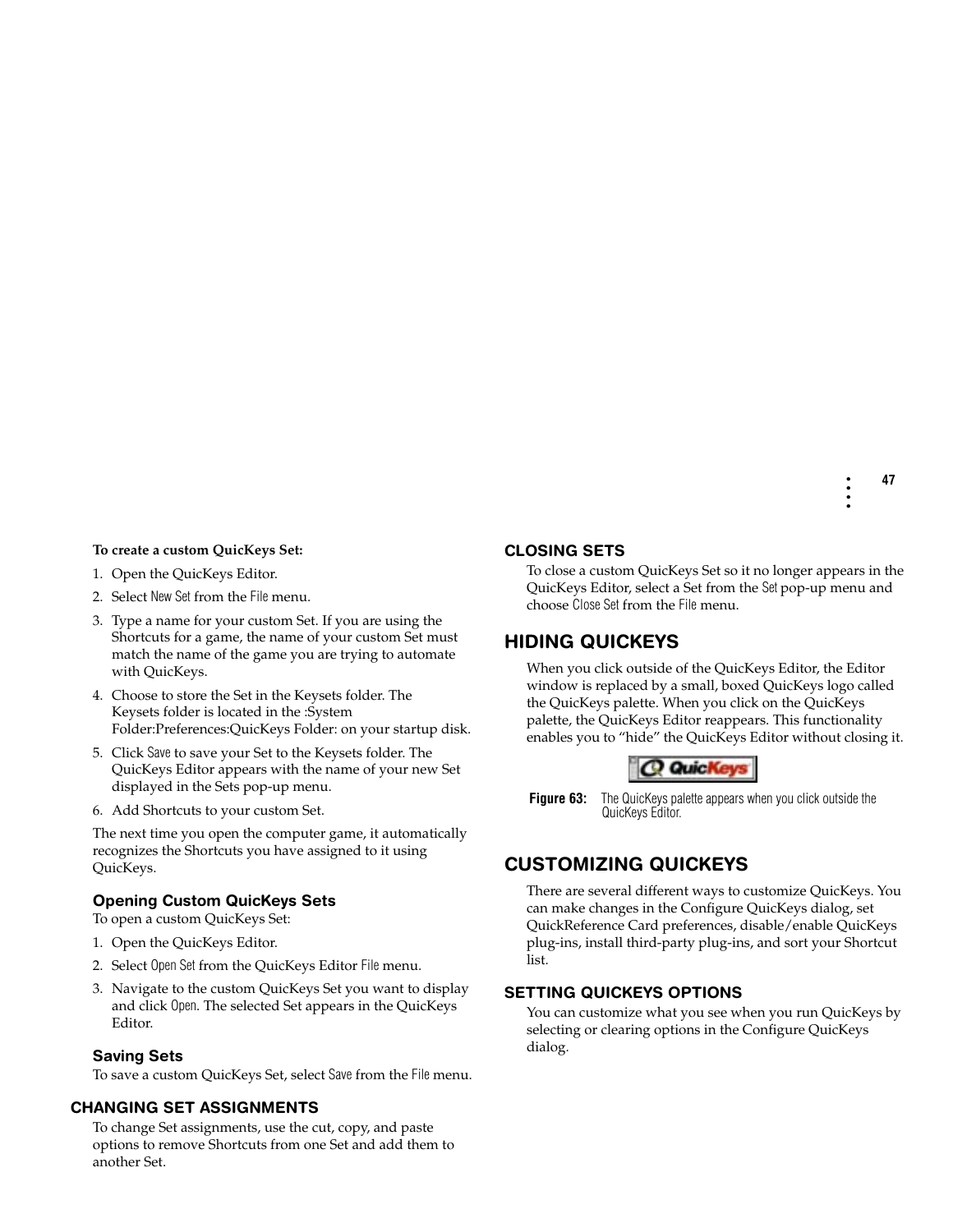• • • •

#### **QuicKeys Menu**

Use the QuicKeys menu options to select where to display the QuicKeys menu. You can choose to display the QuicKeys menu in the Apple Menu, in the menu bar at the top of your screen, or you can choose to hide the QuicKeys menu. The Menu Bar option places the QuicKeys icon on the right side of the Macintosh menu bar. When you change the location of the QuicKeys menu, you must restart for the change to take effect.

| QuicKeys Menu                                 | QuicKeys Popup Menu                                          |  |
|-----------------------------------------------|--------------------------------------------------------------|--|
| <b>G</b> Menu Bar                             | Command *<br>$\Box$ Option $\mathcal X$                      |  |
| In Apple Menu                                 | □ Shift ☆<br>Control "                                       |  |
| ○ Hidden                                      | Menu will appear when mouse is<br>clicked with checked keys. |  |
| <b>Make Icon Options</b>                      | Sequence / Recording Options                                 |  |
| M Use Bullets in Name                         | <b>B</b> Show Record/Playback Palettes                       |  |
| <b>MILise Custom Icons</b>                    | Use Sequence Log                                             |  |
| Keyset Management                             |                                                              |  |
| M Compress files automatically on startup     |                                                              |  |
| Tonfirm file shortcuts when compressing files |                                                              |  |
| Reserve memory (k) for new Shortcuts:         | 32                                                           |  |
| of Hide Quickeys Backgrounder                 |                                                              |  |
| International Launching                       | Speed Settings<br>Cancel<br><b>OK</b>                        |  |

**Figure 64:** The Configure QuicKeys dialog.

## **QuicKeys Popup Menu**

Use the QuicKeys Menu options to select which key(s), in combination with a mouse click, display(s) the QuicKeys pop-up menu. For example, if you select the Shift check box, the QuicKeys menu appears whenever you press the Shift key and your mouse key simultaneously. By default, you can only open the QuicKeys pop-up menu by clicking the QuicKeys icon in the menu bar.

### **Make Icon Options**

Use the Make Icon options to adjust the appearance of QKIcons. Select Bullets in Name to add bullets to the QKIcon filename. Select Use Custom Icons to display an icon that represents the type of Shortcut selected, rather than a generic QuicKeys icon. See page 40 for instructions on using the Make Icon option.

### **Sequence/Recording Options**

Choose whether you want the Record and Playback palettes to display when you are recording or playing back a Sequence.



**Figure 65:** The recording and playback palettes.

Select Use Sequence Log to provide a log of the last Sequence you triggered. This feature is useful when you are troubleshooting a Sequence or when you need to create a building block for a QuicKeys script. The log file is stored in the System Folder:Preferences:QuicKeys: folder.

❖ The QuicKeys Backgrounder must be running for the Use Sequence Log feature to function.

## <span id="page-5-0"></span>**Keyset Management**

Use these options to set compression and memory allocation preferences. Select Compress files automatically on startup to remove unused Sequence and Real Time data from their respective folders when your computer is restarted. To keep things running smoothly, CE Software recommends leaving this option selected.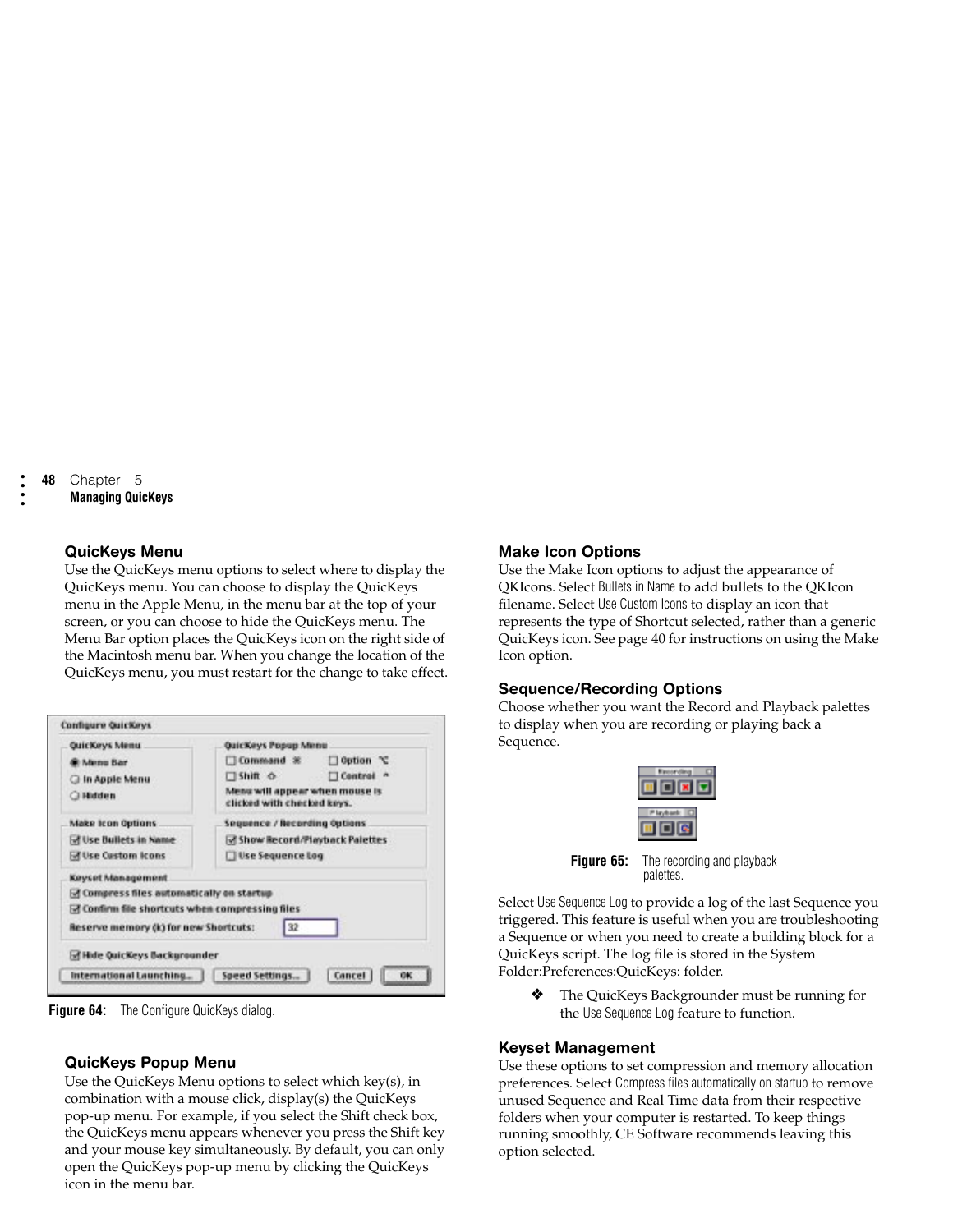Select Confirm file Shortcuts when compressing files to clean up QuicKeys at the system level. This option links unattached File Launch Shortcuts and cleans up empty space that is fragmented as a result of editing Shortcuts or Sequences.

Specify how much memory you want to reserve for new Shortcuts. By default, 32K is allocated for new QuicKeys Shortcuts. Shortcuts vary in size depending on their complexity, so you need to rely primarily on the QuicKeys Memory Usage window or persistent buffer alerts to determine how much of a memory buffer should be set in QuicKeys. When you are setting your QuicKeys buffer size, keep in mind that every time you open an application, you open its associated QuicKeys Shortcut Set, increasing the amount of memory QuicKeys requires.

#### **Hide QuicKeys Backgrounder**

By default, the Hide QuicKeys Backgrounder check box is checked in the Options dialog. When this option remains checked, the QuicKeys Backgrounder application is invisible to you when it is running. If you uncheck this option, the QuicKeys Backgrounder appears in your application menu. See page 32 for more information on the QuicKeys Backgrounder.

Whether or not the QuicKeys Backgrounder is visible is largely a personal preference, but this option *does* affect some QuicKeys toolbars. If you have a toolbar that does *not* use the Always On Top option and you keep the default QuicKeys Editor

settings, the alert shown in [Figure 66](#page-6-0) appears. If you select Yes in this alert window, the Hide QuicKeys Backgrounder option is automatically unchecked in the Options dialog so you are able to see all your toolbars.



<span id="page-6-0"></span>**Figure 66:** This alert window appears if you uncheck the Always On Top option for a QuicKeys toolbar.

### **International Launching**

Use this dialog to specify the equivalent of various menu items in a non-English System.

|                  | US English <b>v</b> | Match       | Spanish          | German             |
|------------------|---------------------|-------------|------------------|--------------------|
| Filip Mones      | FILE                | FILE        | Archiva          | <b>DATE!</b>       |
| Open             | OPEN                | <b>OPEN</b> | Abrir            | <b>ÖFFNEN</b>      |
| Ouit             | OUIT                | QUIT        | Salin            | SCHLIEMEN          |
| <b>Shut Down</b> | <b>SHLT</b>         | <b>SHUT</b> | Apeser           | <b>ALSSCHALTEN</b> |
| Restart          | <b>REST</b>         | <b>REST</b> | <b>Beiniciar</b> | NEUSTARE           |
| Edit             | <b>EDIT</b>         | EDIT        | Editar           | <b>BEARDEITEN</b>  |

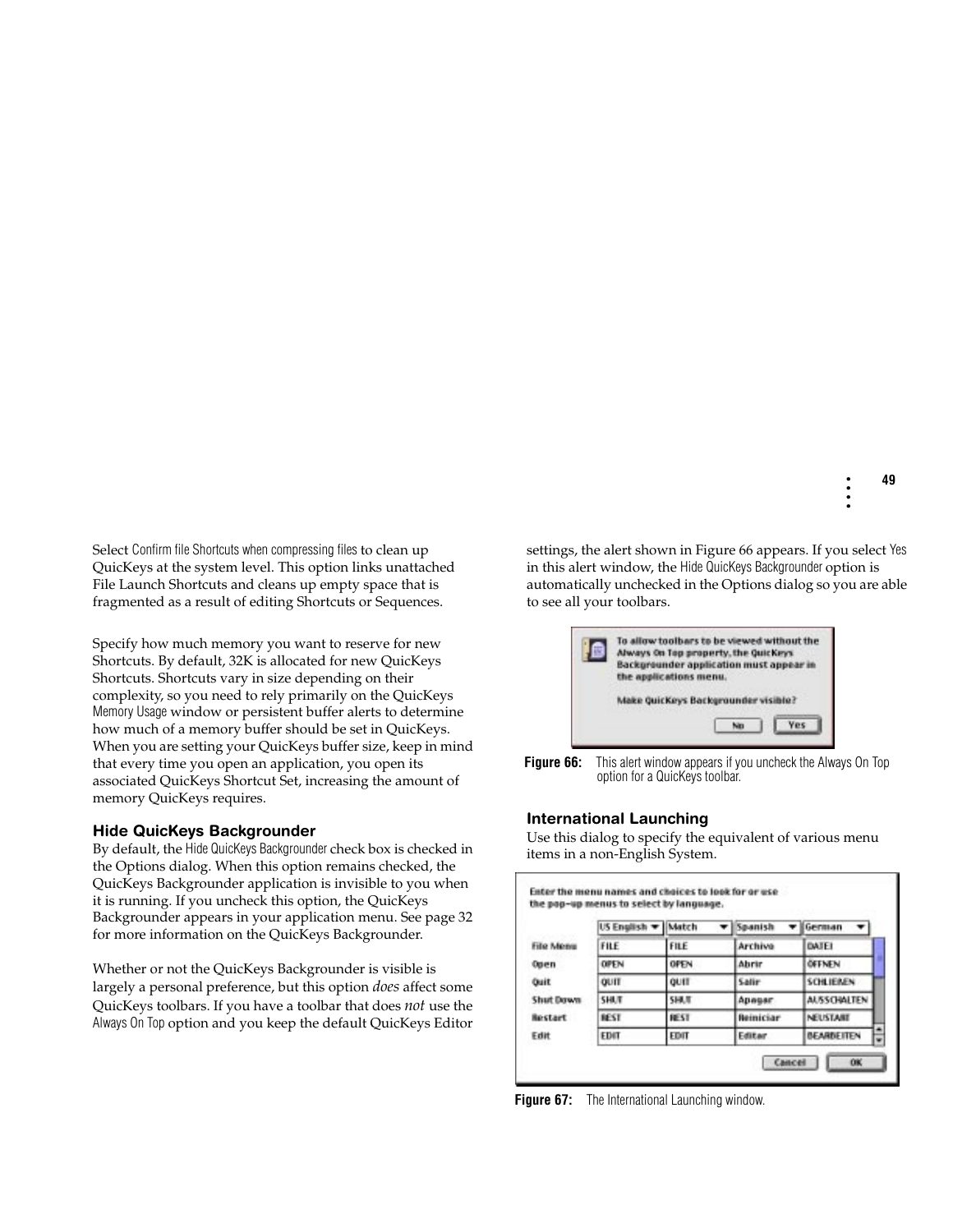• • • •

### **Speed Settings**

Use the Speed Settings dialog to fine-tune the dragging, clicking, or recording speeds in QuicKeys. This feature is useful for applications that are particularly slow or for creating Real Time Shortcuts for tasks that require slower movements. The best way to determine which speeds work best for your environment is to experiment with the different options.

| Adjust Quickeys'<br>drag speed by: | Adjust QuicKeys"<br>click speed by: | Adjust QuicKeys"<br>sequence speed by:    |
|------------------------------------|-------------------------------------|-------------------------------------------|
| Q1/16                              | Q1/16                               | Q1/16                                     |
| 01/8                               | Q1/B                                | Q1/B                                      |
| Q1M                                | Q1/4                                | Q1/4                                      |
| 01/2                               | Q1/2                                | Q1/2                                      |
| Slower<br>in 1x<br>+ Morreal       | <b>Slower</b><br>⊕ tx<br>6 Norwall  | <b>Slower</b><br><b>OR</b> TX<br>6 Normal |
| Factor<br>Ω×                       |                                     | Easter<br>Ω×                              |

**Figure 68:** The Speed Settings window.

## **SETTING QUICKREFERENCE CARD PREFERENCES**

Customize the appearance of the QuickReference Card by making changes in the QuickReference Card Options window.

|         | QuickReference Card Outlons<br>Sort by: @ Type O Name O Key |               |             |
|---------|-------------------------------------------------------------|---------------|-------------|
|         | <b>Display these Shortcats:</b>                             |               |             |
| Show MI | 日日最後岡田田国岡関西口宮                                               |               |             |
| List:   | C Application C Universal                                   |               | <b>Both</b> |
|         | <b>Z</b> Expand to fill screen                              | <b>Cancel</b> | OK          |

**Figure 69:** The QuickReference Card Options window.

#### **Sort by**

Sorts Shortcuts in the QuickReference Card window by Shortcut type, Shortcut name, or keystroke.

#### **Display these Shortcuts**

Choose which plug-ins are displayed in the QuickReference card by clicking an icon in the QuickReference Card Options window. A black square highlights each plug-in chosen to display in the QuickReference Card. By default, all icons are highlighted.

#### **List**

Choose which types of Shortcuts display in the QuickReference Card from the List options. You can choose to display Application-specific Shortcuts, Universal Shortcuts, or both types of Shortcuts.

#### **Expand to fill screen**

Expands the QuickReference Card window so it covers your desktop.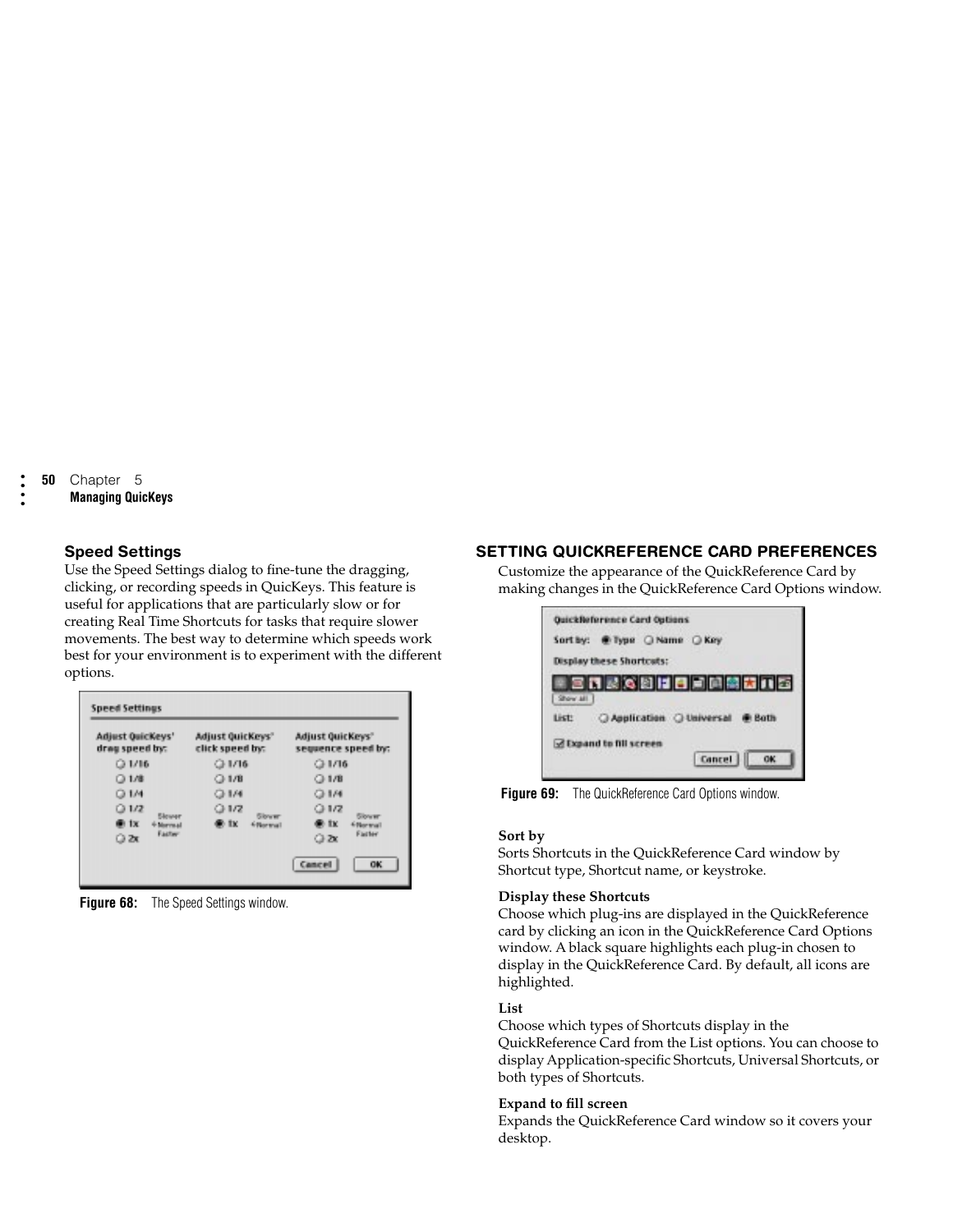## **DISABLING/ENABLING PLUG-INS**

If you find that you do not have a need for some of the plug-ins installed with QuicKeys, you can turn those plug-ins off so they no longer display in the QuicKeys Editor. For example, if you don't use your CD-ROM drive for music CDs, you can disable the CD player plug-in.

#### **To disable/enable QuicKeys plug-ins:**

- 1. Click the Plug-in Manager button  $\mathbf{a}^{\mathsf{T}}$  in the QuicKeys Editor.
- 2. In the Plug-in Manager window, select the Shortcuts you want to disable or enable and click the Turn off/Turn on button.
- 3. Click Done when you are finished.
- 4. Restart your computer to make your changes take effect.

| QuicKeys@ Plug-in Manager |
|---------------------------|
| <b>Q QuicKeys</b>         |
|                           |
|                           |
|                           |
|                           |
|                           |
| Turn off                  |
| Get Info                  |
|                           |
|                           |
|                           |
| ä                         |
|                           |
|                           |

**Figure 70:** The Plug-in Manager.

#### **Turn off**

Select extensions you don't use very often and click the Turn off button to save memory and make your machine run faster. Restart your computer to make these changes effective.

#### **Get Info**

Displays a brief description of the selected extension.

## **SORTING INFORMATION**

Specify how Shortcuts are sorted in the Keysets tab of the QuicKeys Editor. Just click the category by which you want your Shortcuts sorted.

# **IMPORTING SHORTCUTS**

Import QuicKeys Shortcuts when you receive them from other QuicKeys users. When you import Shortcuts, you import all the attributes originally assigned to the particular Shortcuts.

### **To import Shortcuts:**

- 1. Open the QuicKeys Editor.
- 2. Open the Set into which you want to import Shortcuts.
- 3. Select Import Shortcuts from the File menu. A standard Open dialog appears.





4. Navigate to the folder where the Shortcuts are stored.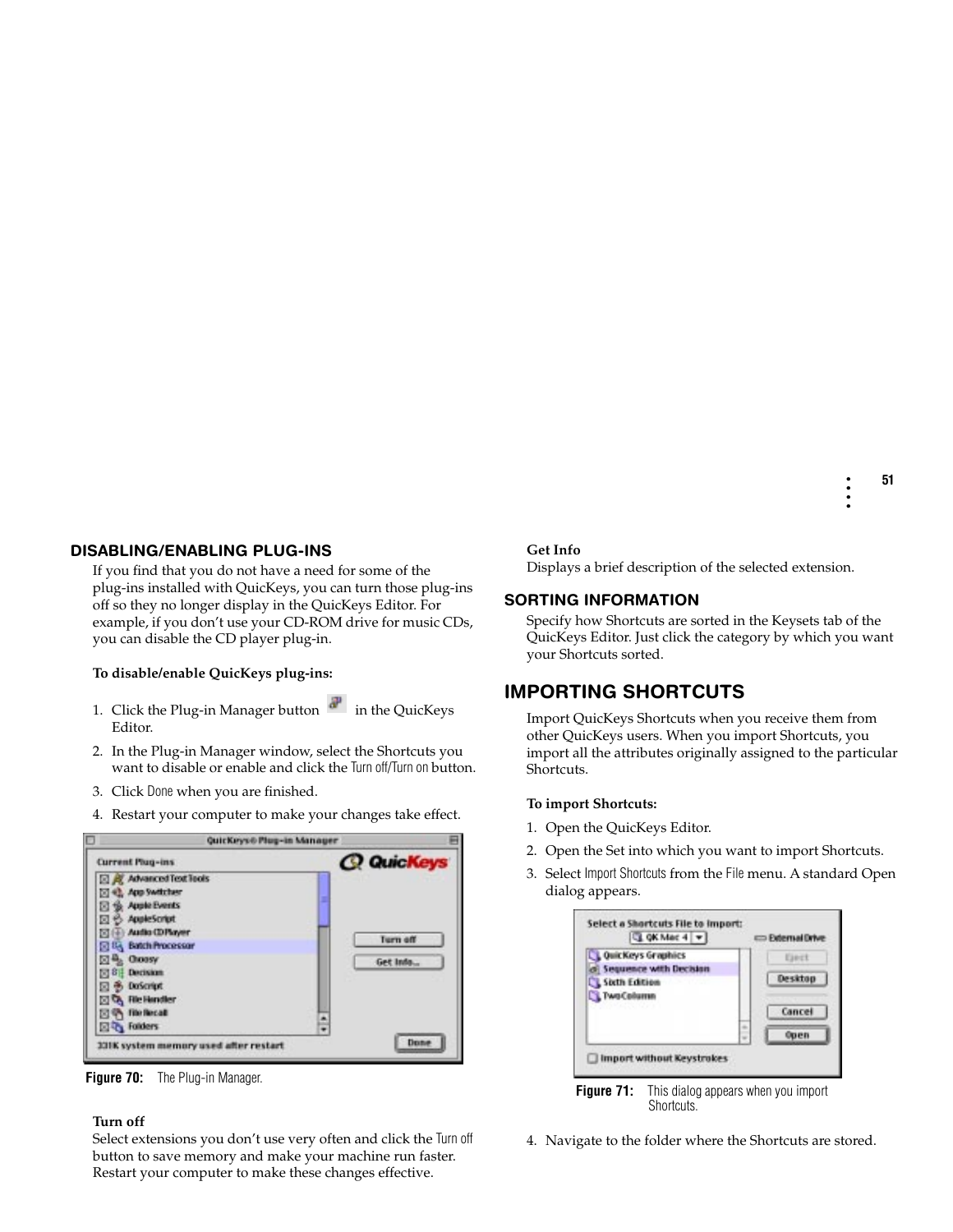## **Managing QuicKeys**

- 5. Click the Import without Keystrokes option if you want to assign your own keystroke to the Shortcut.
- 6. Click Open. The Shortcuts are imported into the QuicKeys Set you selected.

# **EXPORTING SHORTCUTS**

Export Shortcuts when you want to share them with other QuicKeys users.

#### **To export individual Shortcuts and Sets:**

- 1. Open the QuicKeys Editor.
- 2. Select the Set that contains the Shortcuts you want to export.
- 1. Select Export Shortcuts in the File menu.
- 2. Navigate to the drive where you want to store your selected Shortcut(s).



**Figure 72:** This dialog appears when you choose to export one or more Shortcuts.

- 3. Choose Save Selected Shortcuts to export only the Shortcuts selected in the QuicKeys Editor or choose Save Entire Set to save all the Shortcuts in the selected Set.
- 4. Click Open. The Shortcuts are immediately exported to the location you specified.

### **EXPORT OPTIONS**

**Save Selected Shortcuts** Exports only the Shortcuts you select.

**Save Entire Set** Exports all the Shortcuts in the selected Set.

# **LOCKING THE EDITOR**

Use the Lock Editor option to secure your Shortcuts or to standardize Shortcuts across a group of users. If you use Shortcuts that log into password-protected network volumes, you may want to restrict people from seeing the specific steps that comprise the Shortcut. Likewise, if you are a systems administrator and you don't want users editing a standardized set of Shortcuts, you can lock the QuicKeys Editor on each of the machines on your network.

#### **To lock the QuicKeys Editor:**

- 1. Open the QuicKeys Editor.
- 2. Select Lock Editor from the Options menu.
- 3. Type your password in the Enter Password box.

| <b>Be-enter Password:</b>                               | <b>Enter Password:</b> |  |  |
|---------------------------------------------------------|------------------------|--|--|
|                                                         |                        |  |  |
| A Password is required to access the Quickeys Editor or |                        |  |  |

**Figure 73:** The QuicKeys Editor Password dialog.

- 4. Re-type your password in the Re-enter Password box to verify the spelling.
- 5. Click OK when you are finished.

**52** Chapter 5